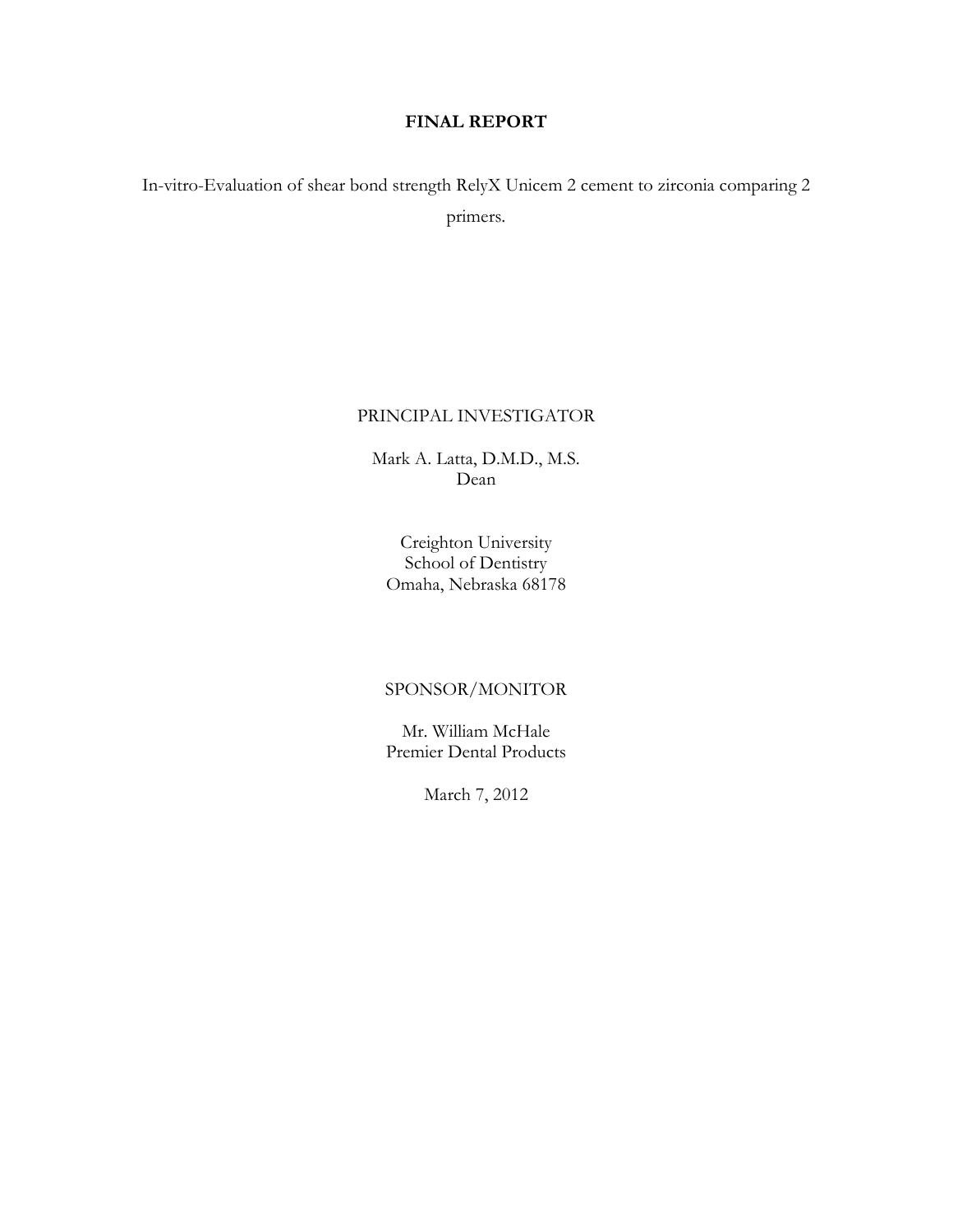### INTRODUCTION

Shear bond strength testing can be a useful tool for screening adhesion promotion materials.

The purpose of this laboratory study is to evaluate the shear bond strength of resin cement to zirconia using two primers.

#### METHODS AND MATERIALS

Processed zirconium discs were air abraded with 50 micron alumina and rinsed and dried. The prepared specimens were divided into 2 groups of 12 for each primer. The materials tested were:

Clearfil Ceramic Primer lot 00021A

Premier Zirconium Primer lot AP216112

RelyX Unicem 2 lot 462753

Each primer system was applied following the specific instructions provided. After the application of the primers, cylinders of resin cement were placed on the disks using an Ultradent specimen former. The cement was visible light cured for 30 seconds using a SmartLite LED curing lamp with an output of at least  $800 \text{ mW/cm}^2$ .

The specimens were stored in distilled water at 37° C for 72 hours. The specimens were placed in an MTS Insight test frame equipped with an Ultradent notched chisel. The specimens were aligned with the shaped chisel against and parallel to the bonding sites. Each cylinder was placed under continuous loading at 1 mm per minute until fracture occurred. Shear bond strength was calculated in megapascals units (MPa).

## RESULTS

Mean Shear Bond Strength (SBS) values for each group are reported below in MegaPascals (MPa):